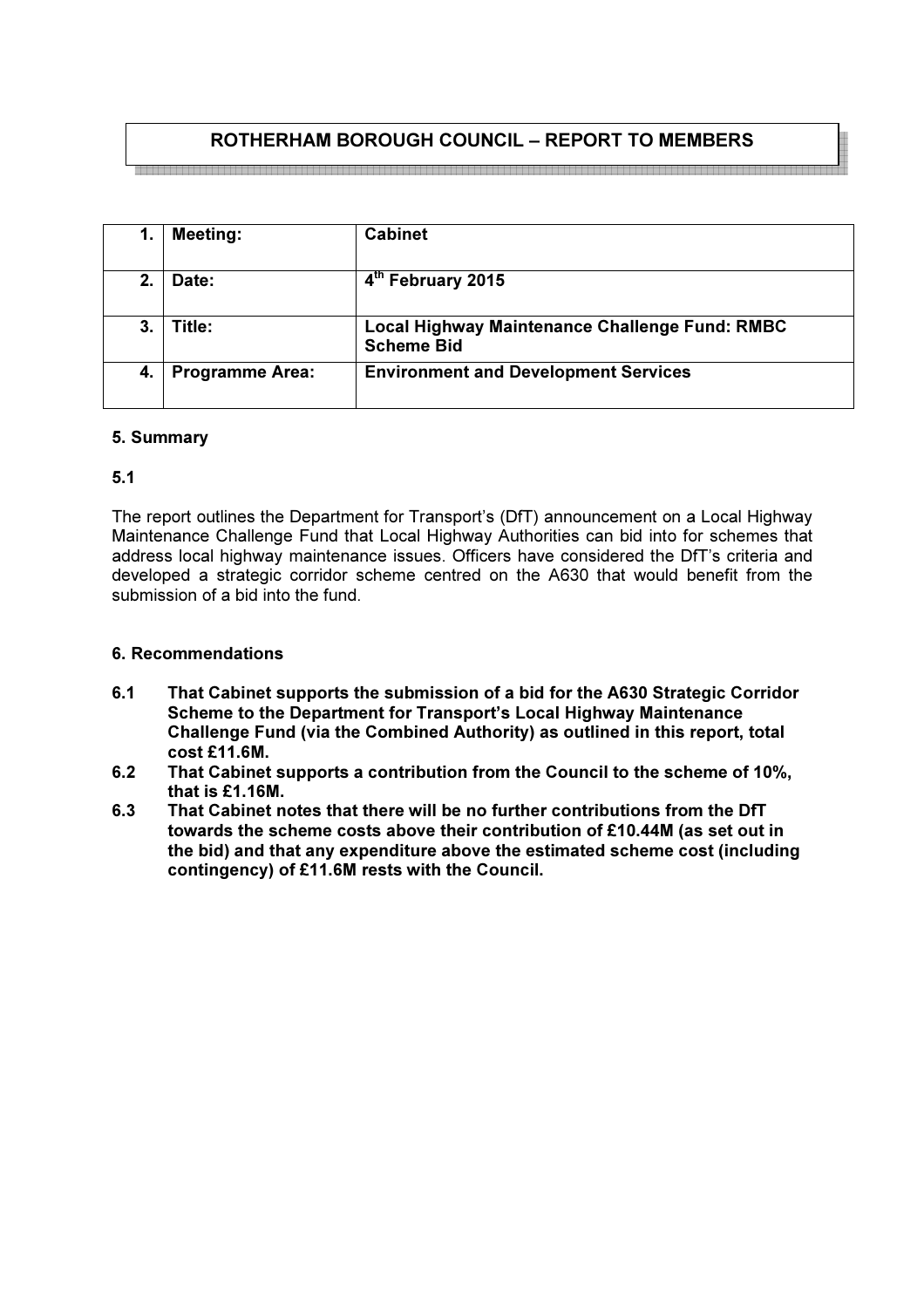# 7. Proposals and Details

As part of the LTP Highways Maintenance settlement for 2015/16 onwards, the Government has assigned a proportion of the budget to a challenge fund. The total sum available is £575m in two tranches spread over 6 years, the first tranche covers 2015/16, 16/17 and 17/18, the second tranche covers 2018/19, 19/20, and 20/21. This is to be allocated to major maintenance projects that would be difficult to fund from the needs-based element of the settlement.

Any English local highway authority outside of London can apply for funding. Where an authority falls within an Integrated Transport Authority (ITA) or Combined Authority (CA) bids should be submitted via the ITA/CA who should also provide a covering letter indicating the relative priority they attach to the different bids.

Eligible Highways Authority may submit a maximum of two bids, one small scheme (over £5m) and one large scheme (over £20m).

The Fund is designed to help maintain existing local highways infrastructure. The types of project that will be eligible for funding include:

- Major maintenance, strengthening or renewal of bridges, tunnels, retaining walls or other structures
- Major maintenance or renewal of carriageways (roads)
- Major maintenance or renewal of footways or cycleways
- Major maintenance or renewal of drainage assets
- Upgrade of street lighting

It is proposed therefore to submit a 'strategic corridor' bid meeting the 'small scheme' criterion, centred on the A630 route, consisting of two elements, namely;

- (1) Major works to be carried out to Crinoline Bridge (A630) scheduled inspections over the past 20 years have revealed severe leakage of the bridge joints which has allowed chloride salts to penetrate and attack the concrete bearing shelves, abutments and piers. More recent specialist inspections have identified severe corrosion and concrete spalling over large areas. The life expectancy of the bridge has dramatically reduced and the most cost effective solution is to rebuild the top of the abutments and replace the deck of the bridge to modern design standards.
- (2) Major maintenance works on the A630 (strategic network) The project would target carriageways and footways on the A630 that are in a critical condition as identified by condition data analysis. Opportunities to provide to align these works with other planned highway improvements e.g. cycle-ways, along this route.

The A630 runs between Rotherham's boundary with Sheffield in the west through to the Doncaster boundary in the east, forming key strategic links to the M1from Rotherham Town Centre, the Rotherham urban area, and Waverley Advanced Manufacturing Park. The A630 Centenary Way plays a critical role in managing traffic movements through and around the town centre, forming part of both the inner and outer ring road.

Reactive maintenance on this route introduces delay to drivers and the structural weakness of Crinoline Bridge (near to the new junction of A630 Centenary Way and the A6021 Drummond Street) will ultimately require weight restrictions or closures to be imposed if left unaddressed. This would impose significant diversions and delay to drivers, bus passengers,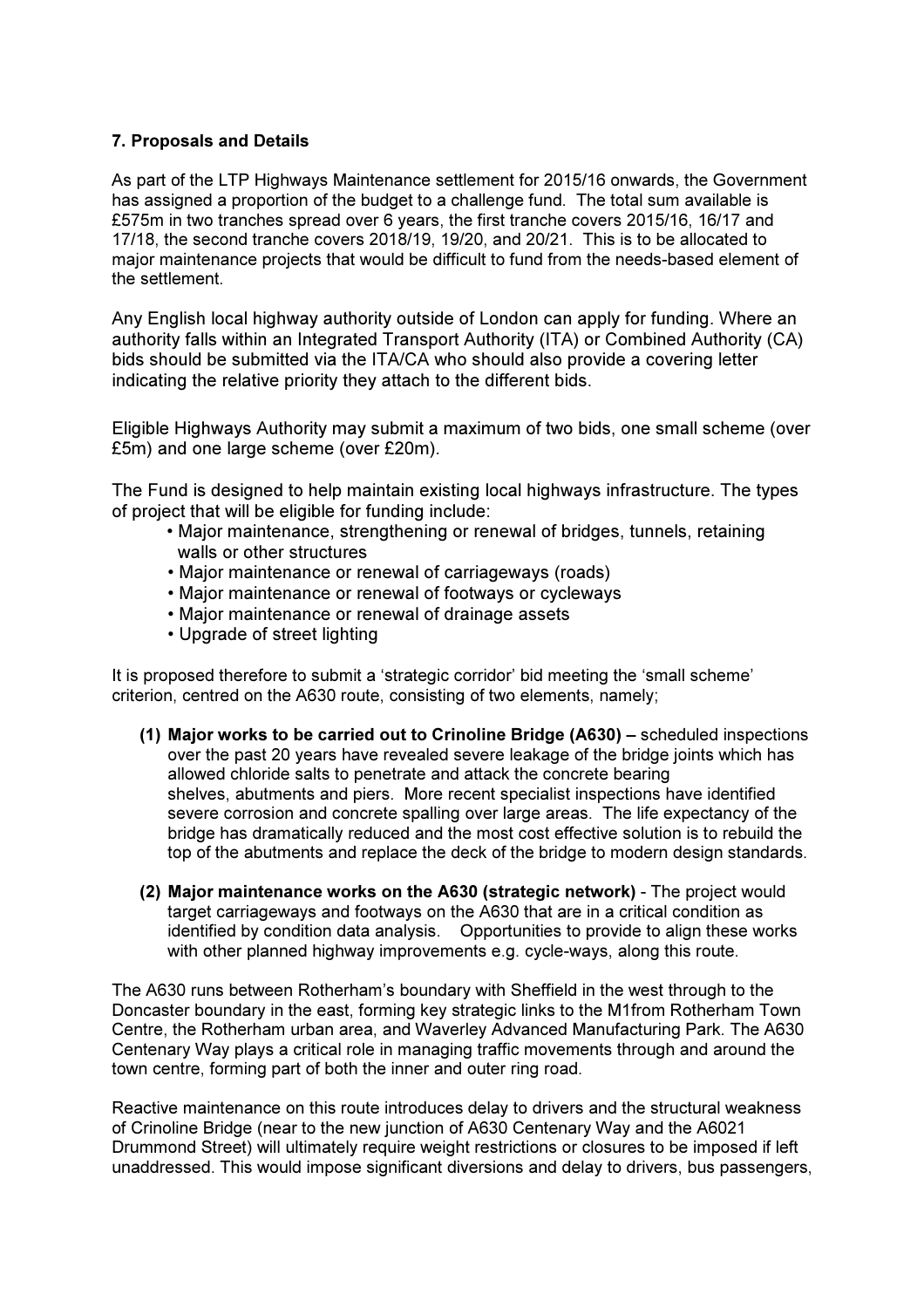and freight movements resulting in a major adverse impact on the Rotherham town centre and urban economy.

## 8. Finance

The total value of the Fund is £575 million split over the next six financial years from 2015/16 to 2020/21. It is envisaged that the Fund will be split into two tranches.

All bids will need to demonstrate 'additionality', i.e. that DfT funding is not simply being used to replace other sources of funding which have, or would have, been provided. The DfT may also take into account interactions with other central Government funding streams and rules - particularly to seek to ensure that local contributions are not themselves funded by central Government. Local contributions will not therefore be able to be funded from Local Transport Plan (LTP) sources.

Small schemes submissions need to have a minimum DfT funding requirement of £5m; large schemes have a minimum threshold of £20m. All schemes must have a promoter contribution of a least 10% of the total scheme cost. Promoters can contribute more than the minimum 10% contribution and four bands have been presented into which promoters will be grouped, namely:

- Local contribution 10%
- Local contribution 11% to 15%
- Local contribution 16% to 20%
- Local contribution >21%

Levels of investment will be considered as part of the assessed criteria. Clearly, as the fund is a competitive process, the greater local contribution the greater the possibility the scheme has of being chosen.

The DfT require a letter from the Section 151 Officer confirming that the authority has the available funds to meet the total local funding contribution.

The financial implications associated with each element are shown below;

- (1) Major works carried out to Crinoline Bridge (A630) the value of works is £5.8M and officers have determined that the RMBC capital contribution should be £580k.
- (2) Major maintenance works on the A630 (strategic network) the value of works is £5.8M and officers have determined that the RMBC capital contribution should be £580k.

The total scheme cost is therefore £11.6M, and the total Council contribution is therefore £1.16M and it is likely that at least part of the Council's contribution would need to be provided through prudential borrowing, in addition to Council capital receipts. The DfT contribution will be £10.44M

## 9. Risks and Uncertainties